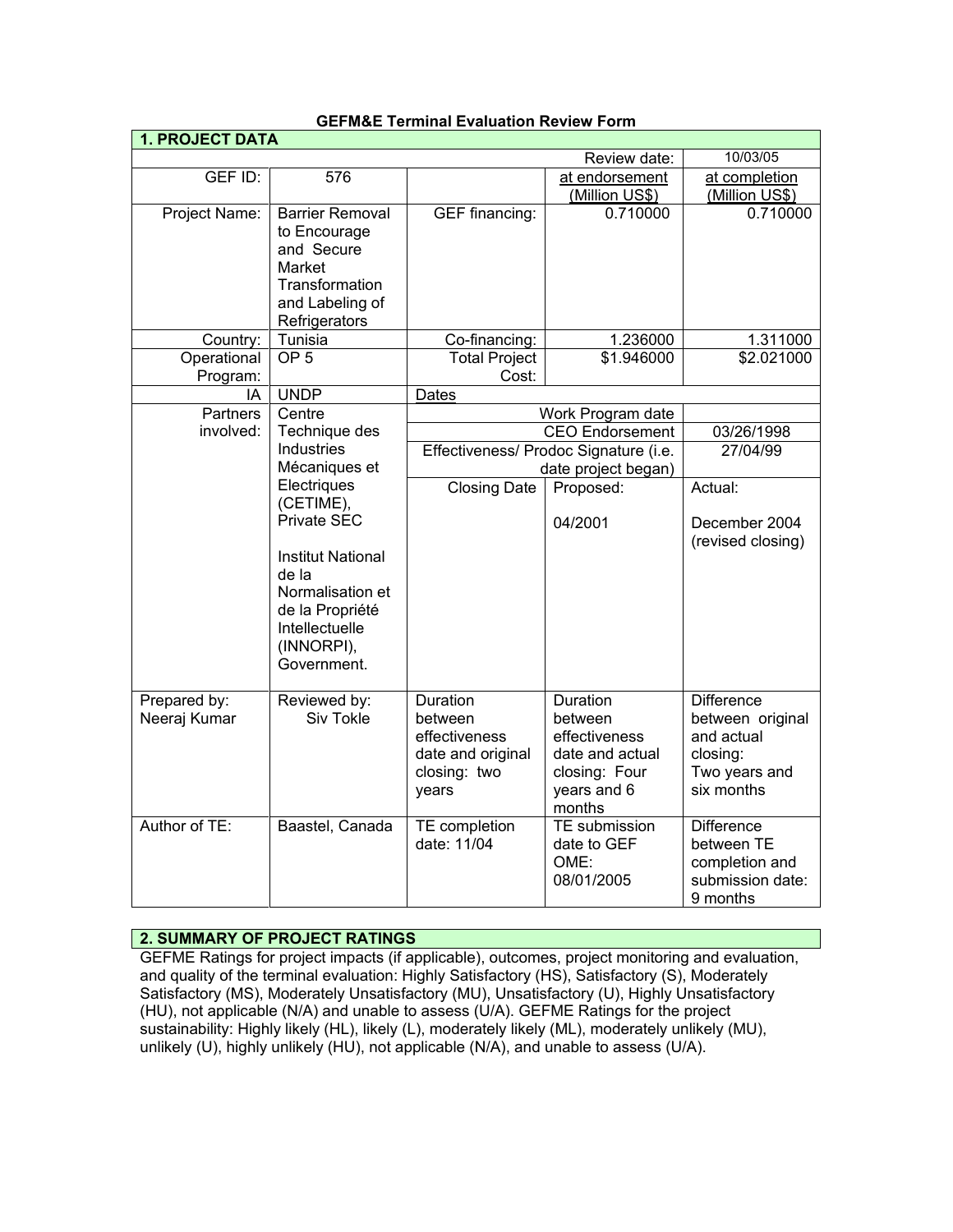Please refer to document "Ratings for the achievement of objectives, sustainability of outcomes and impacts, quality of terminal evaluation reports and project M&E systems" for further definitions of the ratings.

|                    | Last PIR | <b>IA Terminal</b><br>Evaluation | Other IA<br>evaluations if<br>applicable (e.g.<br>OED) | <b>GEFME</b> |
|--------------------|----------|----------------------------------|--------------------------------------------------------|--------------|
| 2.1 Project        | S        |                                  |                                                        | <b>MS</b>    |
| impacts            |          |                                  |                                                        |              |
| 2.2 Project        | S        |                                  |                                                        | <b>MS</b>    |
| outcomes           |          |                                  |                                                        |              |
| 2.3 Project        | N/A      |                                  |                                                        | <b>MS</b>    |
| sustainability     |          |                                  |                                                        |              |
| 2.4 Monitoring     | N/A      |                                  |                                                        | U/A          |
| and evaluation     |          |                                  |                                                        |              |
| 2.5 Quality of the | N/A      | N/A                              |                                                        | <b>MS</b>    |
| evaluation report  |          |                                  |                                                        |              |

Should this terminal evaluation report be considered a good practice? Why?

The report is not comprehensive. For example – there is little discussion on financial issues or on M&E system. No information has been provided on some of the major outcomes such as the extent to which the energy efficient products have been taken up in the market and, as indicated in the expected outcomes, to what extent have the local manufacturers have initiated investments in energy efficient refrigerator design, components and testing/monitoring equipments.

# **3. PROJECT OBJECTIVES, EXPECTED AND ACTUAL OUTCOMES**

#### **3.1 Project Objectives**

#### • **What are the Global Environmental Objectives? Any changes during implementation?**

The overall objective of this project is to assist the Government of Tunisia in reducing the longterm growth of GHG emissions from electric power generation and from consumption of nonrenewable fuel resources.

In responding to the new operating conditions, public and private industry must invest in process modifications of cooling appliance equipment to remain competitive, with excellent likelihood that their investments will have favorable rates of return based on savings from reduced operating costs. The funding for this project will leverage the new investments in ways that are most beneficial to the global environment.

No change.

#### • **What are the Development Objectives? Any changes during implementation?**

Market Transformation of domestic refrigeration technology initiated within first year of project and achieved in the medium term.

Immediate objectives of the projects are:

- Energy efficiency and consumption labels for all Tunisian domestic refrigerators developed and adopted by end of year 1 of project; and,
- Increased use of and demand for domestic energy efficient refrigerators.

#### No change.

**3.2 Outcomes and Impacts**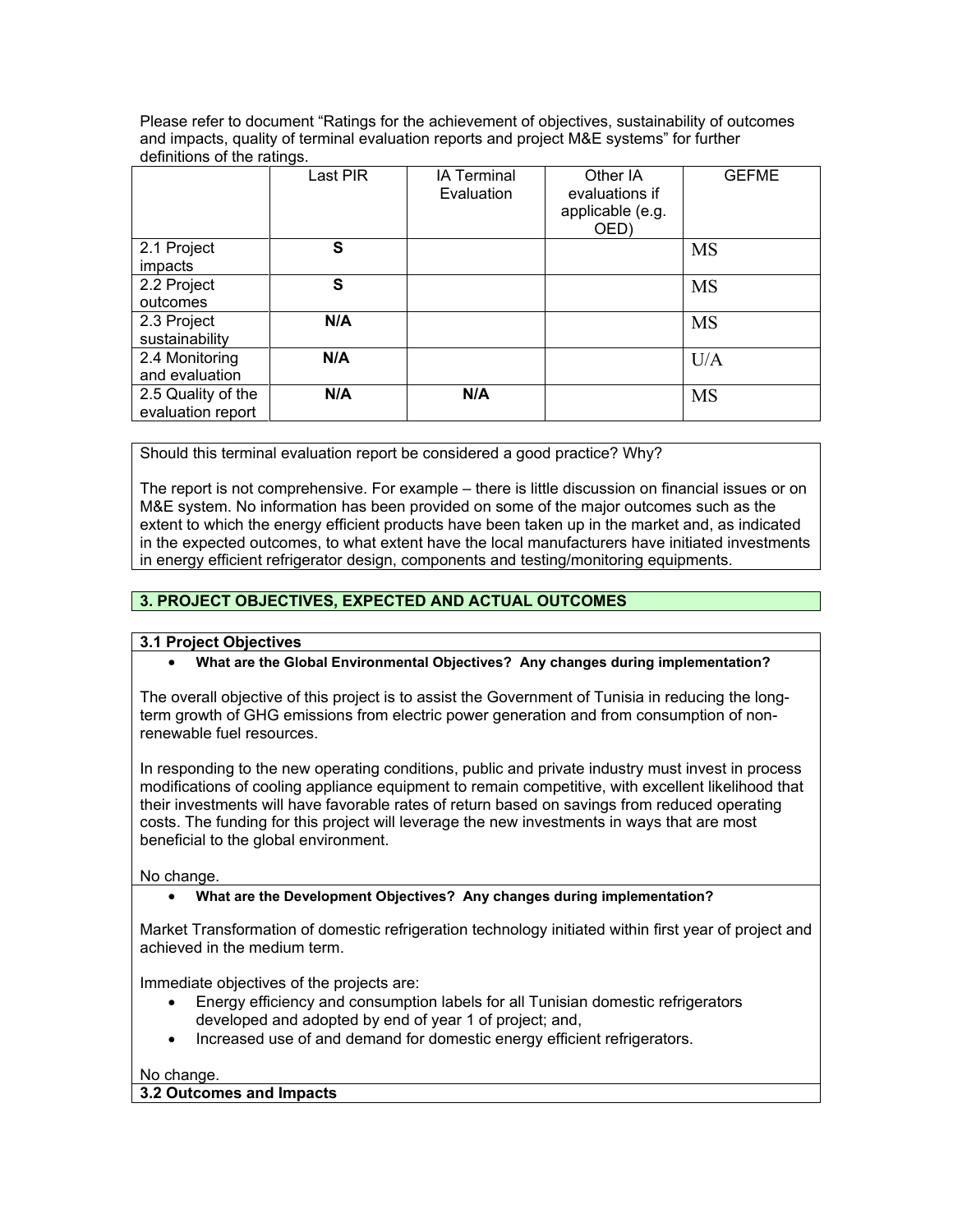#### • **What were the major project outcomes and impacts as described in the TE?**

The major expected outcome and impacts as listed in the project proposal documents were:

- CO2 emissions reduction of 15.5 million tons by 2030 (at 0.48 MTCO2 per year)
- Within one year of project initiation, 25-50% of all local manufacturers will have initiated investments in energy efficient refrigerator design, components and testing/monitoring equipment.
- A mandatory labeling system is enacted and at the end of year one of project and an enforcement mechanism is put in place.

#### *According to the TE the project has led to following outcomes:*

- Three different laws or state decision pertaining to energy efficiency; labeling of equipments and electric appliances; and, labeling of cooling appliances, have been passed.
- Project implementation has created an excellent base for building capacities in the key actors such as public institutions, manufacturers of cooling appliances, and local professionals. The manufacturers associated with the project have reported that this association has led to an improvement in their capacities to improve the energy efficiency of their products.
- The documents produced as part of the project activities have led to an improvement in the knowledge on the technical and commercial characteristic of the cooling appliances in Tunisia. The present state of knowledge is sufficient to adequately inform the decision makers on issues related to energy efficiency in the cooling appliances.
- Project succeeded in consolidating the inter-institutional links in the field of energy efficiency associated to the cooling appliances market. It managed to develop a collective vision of results to be achieved, in the energy labeling of other electric appliances planned by the law.
- The project allowed for a reinforcement of the dialogue between the public and private sector as well as the preparation of a favorable context to the pursuance of the objectives of the project.
- If major assumptions hold, experts believe that following impacts of the project can be expected in future:
	- *A reduction of the consumption of electricity of a cumulated 8.6 for the period between 2005-2030;*
	- *A reduction of the GHG emission of about 3,4 MTECO2;*
	- *A net gain for the consumers of about 721 MDT for the period of 2005-2030;*
	- *A reduction in the importation cost of gas of about 183 MTD;*
	- *A reduction of the importation cost of production and delivery equipment of electricity of 152 MTD;*
	- *An increase in the cost of importation of components and equipments for the manufacturing of cold appliances of about 57 MTD;*
	- *A reduction in the cost of net importation of 277 MTD (gas + electric equipment +cooling appliances components); and,*
	- *A reduction of the investment by the STEG in electric infrastructure of 254 MTD.*
- For the manufacturers, the expected impacts are the following:
	- *An increased capacity to improve the energy efficiency of their products. This applies to manufacturers of models under the license in the kit form or models with a high level of imported assembling;*
	- *A minimum investment for the big manufacturers and no investments for the replacement of premature replacement of molding structure of insulation foam; and,* 
		- *That the minimum standards of performance will serve also as a mean to prevent*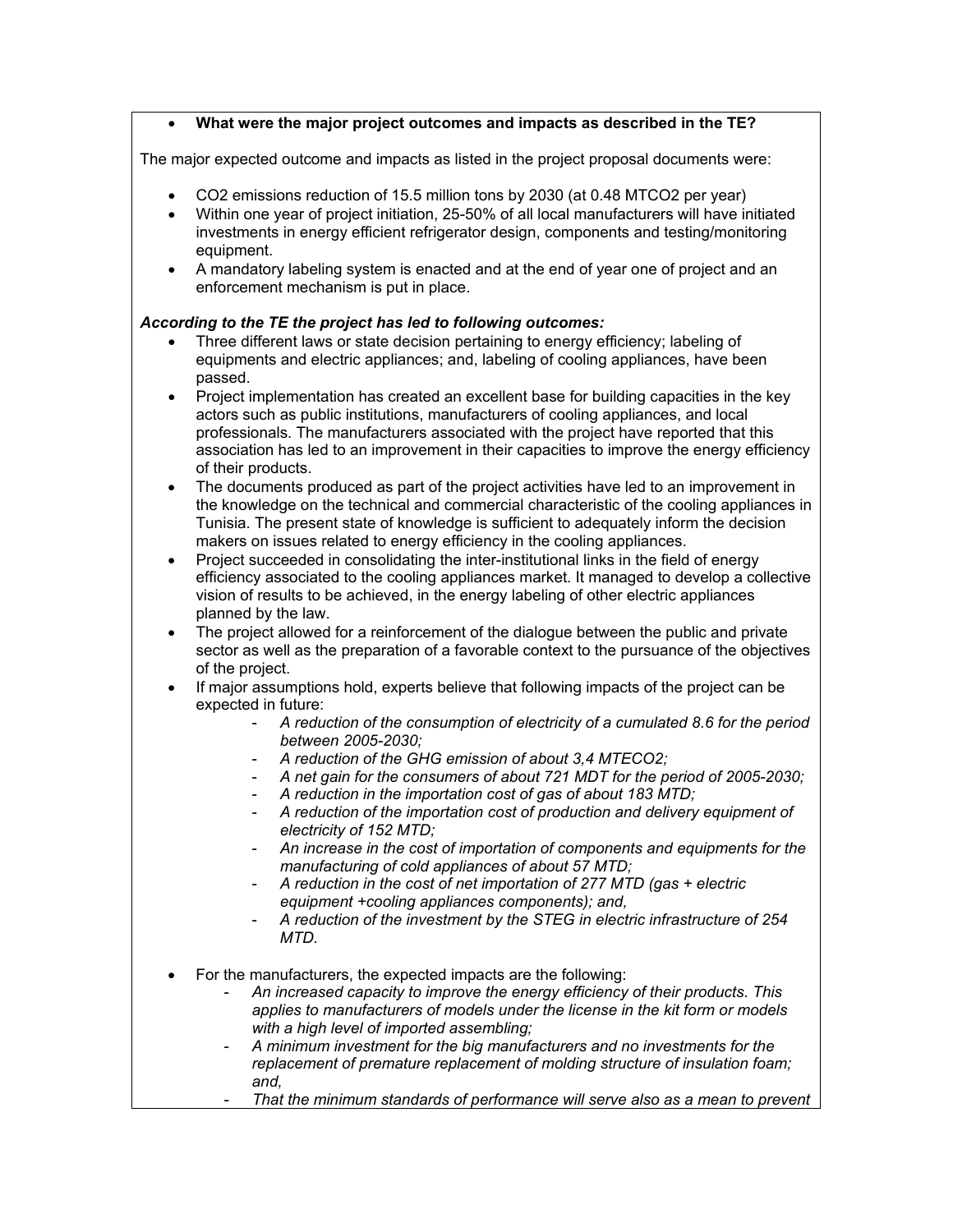*dumping of products of less quality on the Tunisian market after the opening of its market to the European market.*

## **4. GEF OFFICE OF M&E ASSESSMENT**

# **4.1 Outcomes and impacts All and Security Rating: MS** Rating: MS

# **A Relevance**

• **In retrospect, were the project's outcomes consistent with the focal areas/operational program strategies? Explain**

Yes.

Projects intended outcomes and objectives are consistent with the objective of addressing the climate change issue, the chosen focal area. Outcomes such as promulgating laws that require labeling of electric appliances, standards for energy efficiency and labeling of cooling appliances, etc are very consistent with the goals of the focal area. These efforts are likely to lead to greater energy efficiency in the refrigeration and cooling appliances market, which in turn could lead to lower consumption of electricity reducing carbon emissions.

# **MS**

# **B Effectiveness**

• **Are the project outcomes as described in the TE commensurable with the expected outcomes (as described in the project document) and the problems the project was intended to address (i.e. original or modified project objectives)?** 

The project has been successful in meeting one of the important outcomes expected from the project: it has been able to help in promulgation of the legal documents that introduce the obligation of labeling on the electric appliances, especially the cooling appliances. Three different laws or state decision pertaining to energy efficiency; labeling of equipments and electric appliances; and, labeling of cooling appliances, have been passed.

Another outcome that seems to have been achieved but not appreciated by the evaluation report is the domestic manufacturers of energy cooling appliances offering energy efficient products to the customers. According to the project implementation report of 2004, as a result of the project out of 12, five producers are offering such energy efficient products to the consumers.

There is no data showing how many energy efficient products have been sold (up take of the technology, which was one of the objectives of the project), and also how the present scenario is different from what would have been had the project not been taken up. This leaves the major question unanswered as to whether the project outcomes will in fact contribute to reduce carbon emissions and what could be the future trends.

**MS**

#### **C Efficiency (cost-effectiveness)**

• **Include an assessment of outcomes and impacts in relation to inputs, costs, and implementation times based on the following questions: Was the project cost – effective? How does the cost-time Vs. outcomes compare to other similar projects? Was the project implementation delayed due to any bureaucratic, administrative or political problems?**

The calculations done in the worksheet of the project proposal show that assuming 15.5 million tons of carbon dioxide emissions will be reduced the abatement cost per ton of carbon emissions reduced will be 0.18 \$/ton Carbon. However, there is no data to show by how much the market transformation has led to increase in the uptake of the energy efficient refrigerators and other cooling appliances. All the estimates given in the TE are at best projections that are not supported by data.

Another issue that affects the cost effectiveness is the delay in implementation of the project. It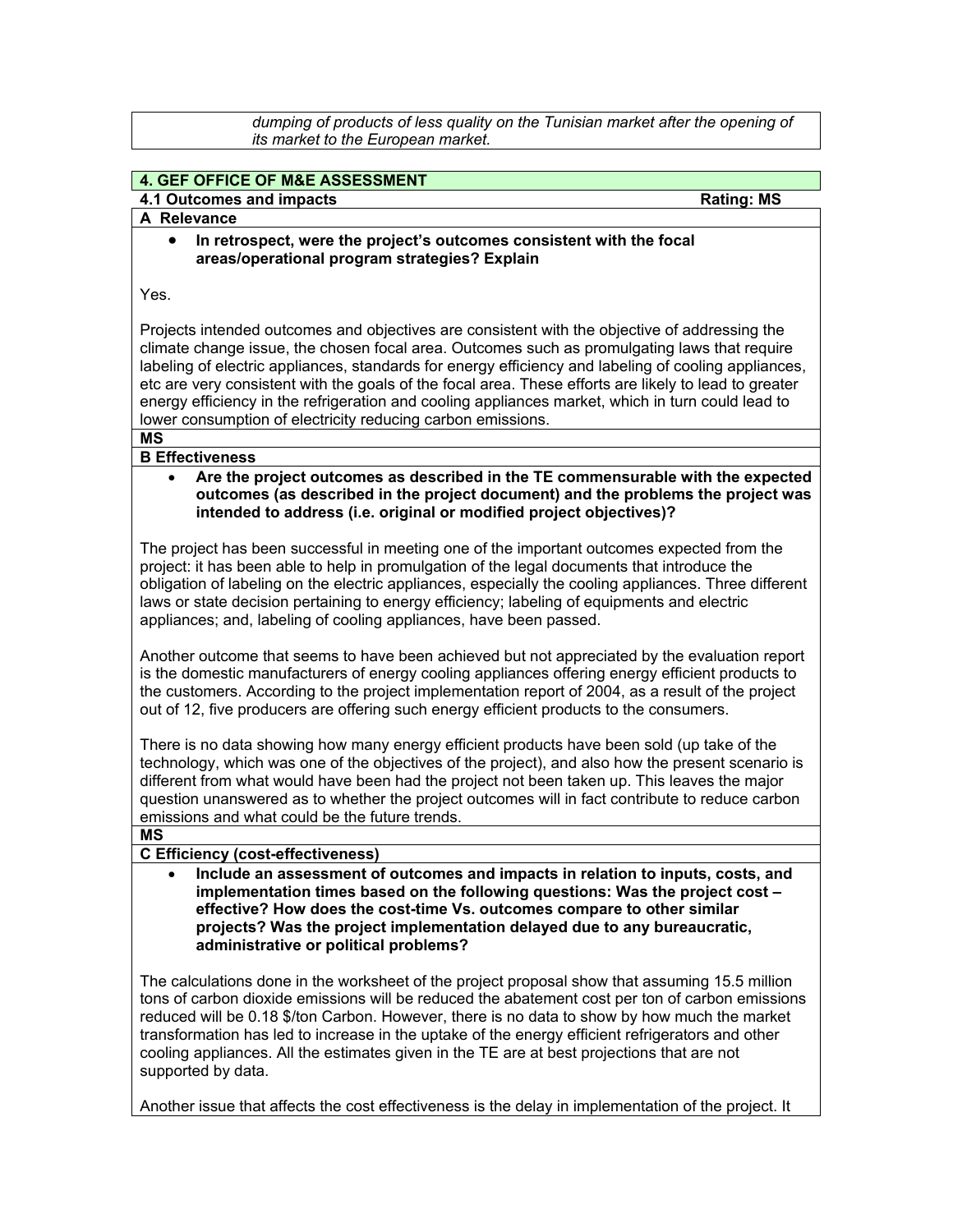was intended to be a two year project but took more than four year in implementation so even if all the listed outcomes were achieved it would have been in a less cost effective manner than had been projected. **MU**

**4.2 Likelihood of sustainability.** Using the following sustainability criteria, include an assessment of project sustainability based on the information presented in the TE.

| $\sigma$ of $\sigma$ sustainability based on the information presented in the TE.                                                                                |                   |
|------------------------------------------------------------------------------------------------------------------------------------------------------------------|-------------------|
| <b>Financial resources</b><br>A                                                                                                                                  | <b>Rating: MU</b> |
| According to the TE, presently there is little financial support to ensure application of the regulatory                                                         |                   |
| measures that have been adopted by the state to promote energy efficiency, labeling of equipments and                                                            |                   |
| electric appliances; and, labeling of cooling appliances, other than that provided by the project.                                                               |                   |
| The terminal evaluation suggests that expenses for promotion of conformance to the minimum                                                                       |                   |
| energy performance standards can be supported in large part by the Ministry on Industry and                                                                      |                   |
| Energy in the frame of the national program of capacity building of industry.                                                                                    |                   |
| Socio political<br>в                                                                                                                                             | <b>Rating: MS</b> |
| The TE indicates that there has been some support for the project as can be seen from the promulgation of                                                        |                   |
| various laws and state orders that promote energy efficiency and labeling of equipments and electric                                                             |                   |
| appliances. The delay in implementation of the project, however, does raise the issue of the extent to which                                                     |                   |
| this support will be there in future.                                                                                                                            |                   |
|                                                                                                                                                                  |                   |
| The key stakeholders, including the private manufacturers and cooling appliances manufacturers, have been                                                        |                   |
| involved in the implementation of the project, which can increase the likelihood that the industry adopts the                                                    |                   |
| provisions of the legal requirements. The TE indicates that another step to sustain the activities of the                                                        |                   |
| project will be to give its ownership to the Ministry of Energy and Industry. So far this has not been done.                                                     |                   |
| Institutional framework and governance<br>С<br>The TE indicates that the changes in the legal framework do create conditions to that will facilitate adoption    | <b>Rating: MS</b> |
| of the energy efficient technology by the producers of the cooling and other electrical appliances. TE                                                           |                   |
| indicates that after the project is completed, there will be a need to run some of the activities of the project in                                              |                   |
| the program mode by a central ministry that has adequate resources to do so.                                                                                     |                   |
|                                                                                                                                                                  |                   |
| Ecological (for example, for coffee production projects, reforestation for carbon<br>D                                                                           |                   |
| sequestration under OP12, etc.)                                                                                                                                  | <b>Rating: HS</b> |
|                                                                                                                                                                  |                   |
| E Examples of replication and catalytic outcomes suggesting increased likelihood of                                                                              |                   |
| sustainability                                                                                                                                                   | Rating: 5         |
| According to the TE narrative, the high degree of ownership to the project by the private and institutional                                                      |                   |
|                                                                                                                                                                  |                   |
| stakeholders is an indication that the project results could sustain after the closure of the project. Many signs                                                |                   |
| lead to that direction, for example the results of the project are being disseminated within the institutions and                                                |                   |
| their respective networks through the members of the steering committees. Similarly the training on EE                                                           |                   |
| appliances is being provided by CETIME, Ministry of Trade is providing training on the application of the new                                                    |                   |
| promulgated law, and the training is also being extended to managers of the cooling appliance stores.                                                            |                   |
|                                                                                                                                                                  |                   |
| The project implementation report for 2004 also tells us that 5 of the 12 producers, in partnership with the                                                     |                   |
| Project, have started offering energy efficient products in the cooling appliances market. This does suggest                                                     |                   |
| that the project may be having some catalytic effect.                                                                                                            |                   |
|                                                                                                                                                                  |                   |
| 4.3 Assessment of the project's monitoring and evaluation system based on the                                                                                    |                   |
| information in the TE                                                                                                                                            |                   |
| A. Effective M&E systems in place: What were the accomplishments and                                                                                             |                   |
| shortcomings of the project's M&E system in terms of the tools used such as:<br>indicators, baselines, benchmarks, data collection and analysis systems, special |                   |

**studies and reports, etc.? Rating: U/A**

Little information has been provided so unable to assess.

**B. Information used for adaptive management: What is the experience of the**  project with adaptive management?

Little information has been provided so unable to assess.

**Can the project M&E system be considered a good practice?**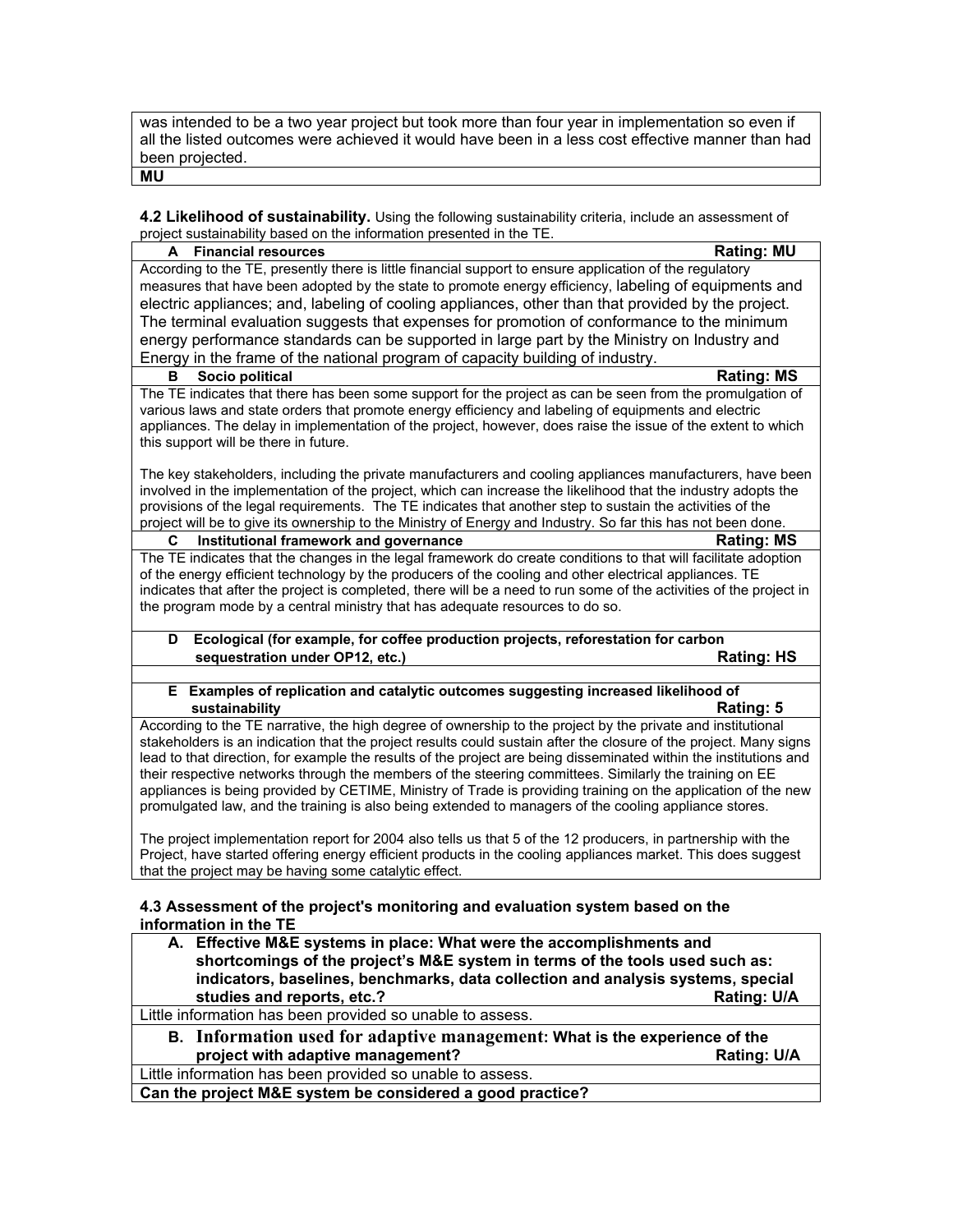Little information to make this judgment.

#### **4.4 Lessons**

Project lessons as described in the TE

**What lessons mentioned in the TE that can be considered a good practice or approaches to avoid and could have application for other GEF projects?**

The report emphasizes:

- importance of developing a project in a participatory manner;
- assessing beforehand the market potential for the energy efficient products so that there is a demand for energy efficient technology when the project becomes operational;
- providing the institutional partners opportunity to forge relationships that facilitate better implementation of the project;
- Hiring highly technically skilled professionals to provide advice and guidance to the operational in charge of the project, when the operational head may not be adequately skilled in the technical aspects of the program.

These practices could be adopted in many projects that are implemented in a similar program context. The TE, however, does not suggest any practices that should be avoided.

**4.5 Quality of the evaluation report** Provide a number rating 1-6 to each criteria based on: Highly Satisfactory = 6, Satisfactory = 5, Moderately Satisfactory = 4, Moderately Unsatisfactory = 3, Unsatisfactory = 2, and Highly Unsatisfactory = 1. Please refer to the "Criteria for the assessment of the quality of terminal evaluation reports" in the document "Ratings for the achievement of objectives, sustainability of outcomes and impacts, quality of terminal evaluation reports and project M&E systems" for further definitions of the ratings.

# **4.5.1 Comments on the summary of project ratings and terminal evaluation findings** In some cases the GEF Office of M&E may have independent information collected for example,

through a field visit or independent evaluators working for the Office of M&E. If substantial independent information has been collected, then complete this section with any comments about the project.

| 4.5.2 Quality of terminal evaluation report                                                                                                                                                                                                                                                                                                                                                                                                                                                                                                                                                                                                                                                                                                                                                                                                                            | <b>Ratings</b> |
|------------------------------------------------------------------------------------------------------------------------------------------------------------------------------------------------------------------------------------------------------------------------------------------------------------------------------------------------------------------------------------------------------------------------------------------------------------------------------------------------------------------------------------------------------------------------------------------------------------------------------------------------------------------------------------------------------------------------------------------------------------------------------------------------------------------------------------------------------------------------|----------------|
| A. Does the report contain an assessment of relevant outcomes and<br>impacts of the project and the achievement of the objectives?                                                                                                                                                                                                                                                                                                                                                                                                                                                                                                                                                                                                                                                                                                                                     | <b>MS</b>      |
| The report does contain assessment of some of the relevant outcomes such as<br>whether or not laws promoting energy efficiency, labeling of equipments and<br>electrical appliances, and labeling of cooling appliances. However, it does not<br>provide sufficient information on more important and more substantive<br>outcomes such as: the number of manufacturers that invested in producing<br>energy efficient refrigerators, how many of such energy efficient products have<br>been sold, and what have been the estimated CO2 emissions reductions to<br>date due to adoption of such equipments in the market. The last annual<br>performance review does tell us about 5 manufacturers out of 12 bringing out<br>energy efficient products in the market as a result of the project; but the project<br>evaluation itself does not say anything about it. |                |
| B. Is the report internally consistent, is the evidence<br>complete/convincing and are the IA ratings substantiated?                                                                                                                                                                                                                                                                                                                                                                                                                                                                                                                                                                                                                                                                                                                                                   | MS             |
| The report does seem to be internally consistent. However, it does not<br>adequately explain some of the important issues. For example, its treatment of                                                                                                                                                                                                                                                                                                                                                                                                                                                                                                                                                                                                                                                                                                               |                |